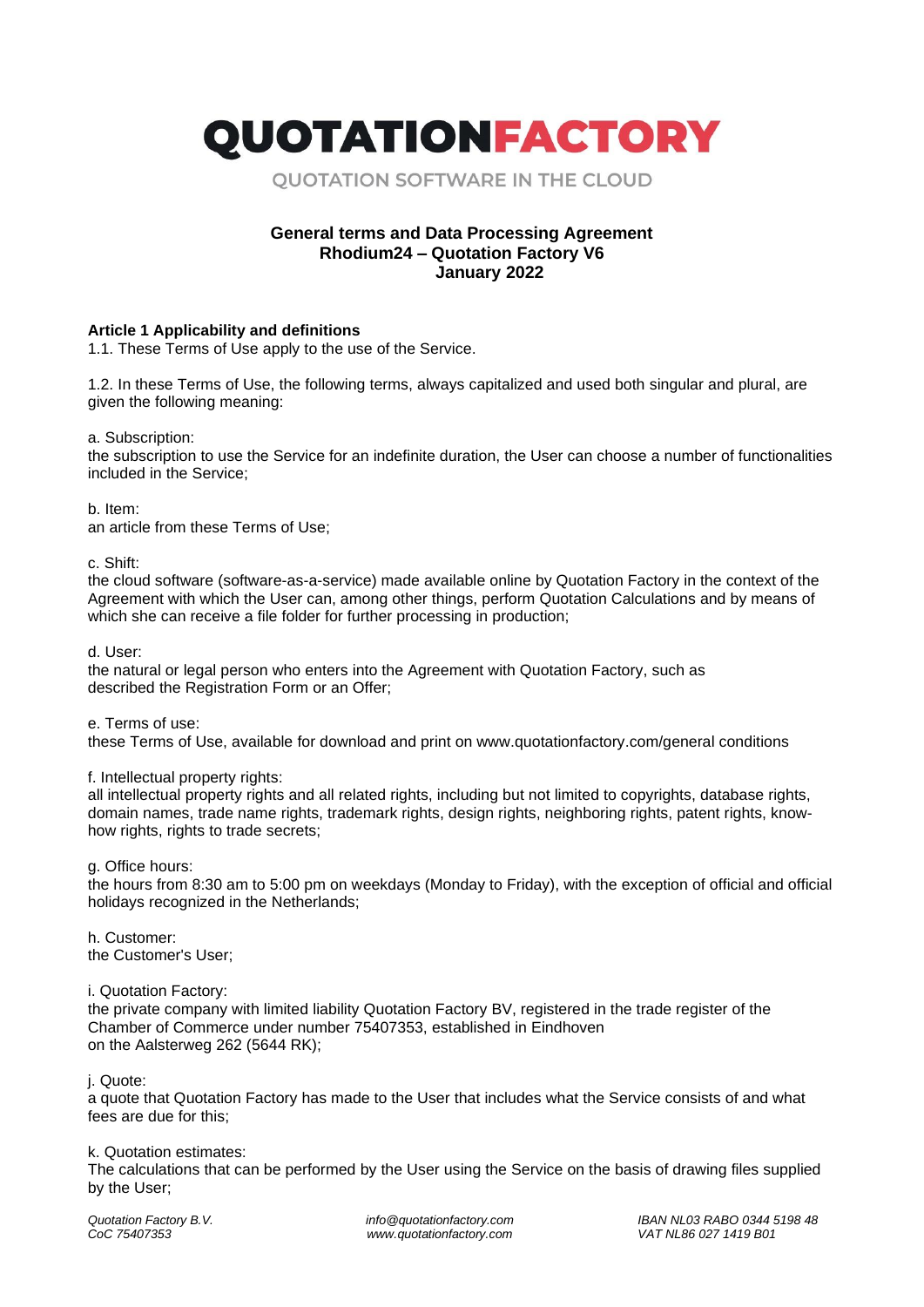l. Agreement:

the agreement between Quotation Factory and the User to use the Service, including these Terms of Use, the Registration Form or the Quotation (depending on whether the Agreement has been concluded by means of the Registration Form or a Quotation) and the user's choice Subscription;

m. Parties: Quotation Factory and the User;

n. Privacy declaration: the privacy statement of Quotation Factory, which is made available on www.quotationfactory.com/privacy statement

o. Trial version:

The trial version of the Service that allows the User to perform a limited number of Quotation Calculations free of charge or to use the Service free of charge for a limited period;

p. Registration form:

the Registration Form that has been made available on the Website and has been completed and sent by the User, and in which Quotation Factory has recorded what the Service consists of and what fees are due for this;

q. Price list:

the most up-to-date price list, available via: www.quotationfactory.com/rhodium24

r. Website: the website https://www.quotationfactory.com

### **Article 2 Realization agreement**

2.1. Quotation Factory offers a Registration Form for use of the Service by the User on the Website.

2.2. Instead of a Registration Form, Quotation Factory can make an Offer to the User. An Offer is valid for the duration of thirty (30) calendar days after the date of dispatch by Quotation Factory, unless otherwise indicated in the Offer.

2.3. The Agreement is concluded when the User has received the confirmation email in which Quotation Factory has confirmed receipt of the completed Registration Form or, in the case of art. 2.2, by acceptance of an Offer by the User.

2.4. Art. 6: 227c Dutch Civil Code does not apply.

2.5. User guarantees that information entered on the Registration Form or included in the Quotation is complete, current, truthful and correct. User will immediately pass on relevant changes to its data, such as a change in its address and / or billing data, to Quotation Factory.

2.6. Any provisions or conditions of the User that deviate from, or do not appear in, these Terms of Use are only binding for Quotation Factory if and insofar as they have been expressly accepted in writing by Quotation Factory.

## **Article 3 Subscription**

3.1. When concluding the Agreement, the User must make a choice for a Subscription.

3.2. Modification of the Agreement during the term of a Subscription is immediately possible in consultation with Quotation Factory in the case of purchasing a larger Subscription (new functionalities, longer period or several companies) than for which the original Subscription was concluded. Changing or canceling this change (s) is only possible in consultation with Quotation Factory with effect from the following subscription period, without prejudice to the respective payment obligations under Article 7.

3.3. Changing the Agreement during the term of a Subscription Period is not possible in the case of purchasing a smaller Subscription (fewer functionalities, shorter period or fewer companies) than for which the original Subscription has been concluded.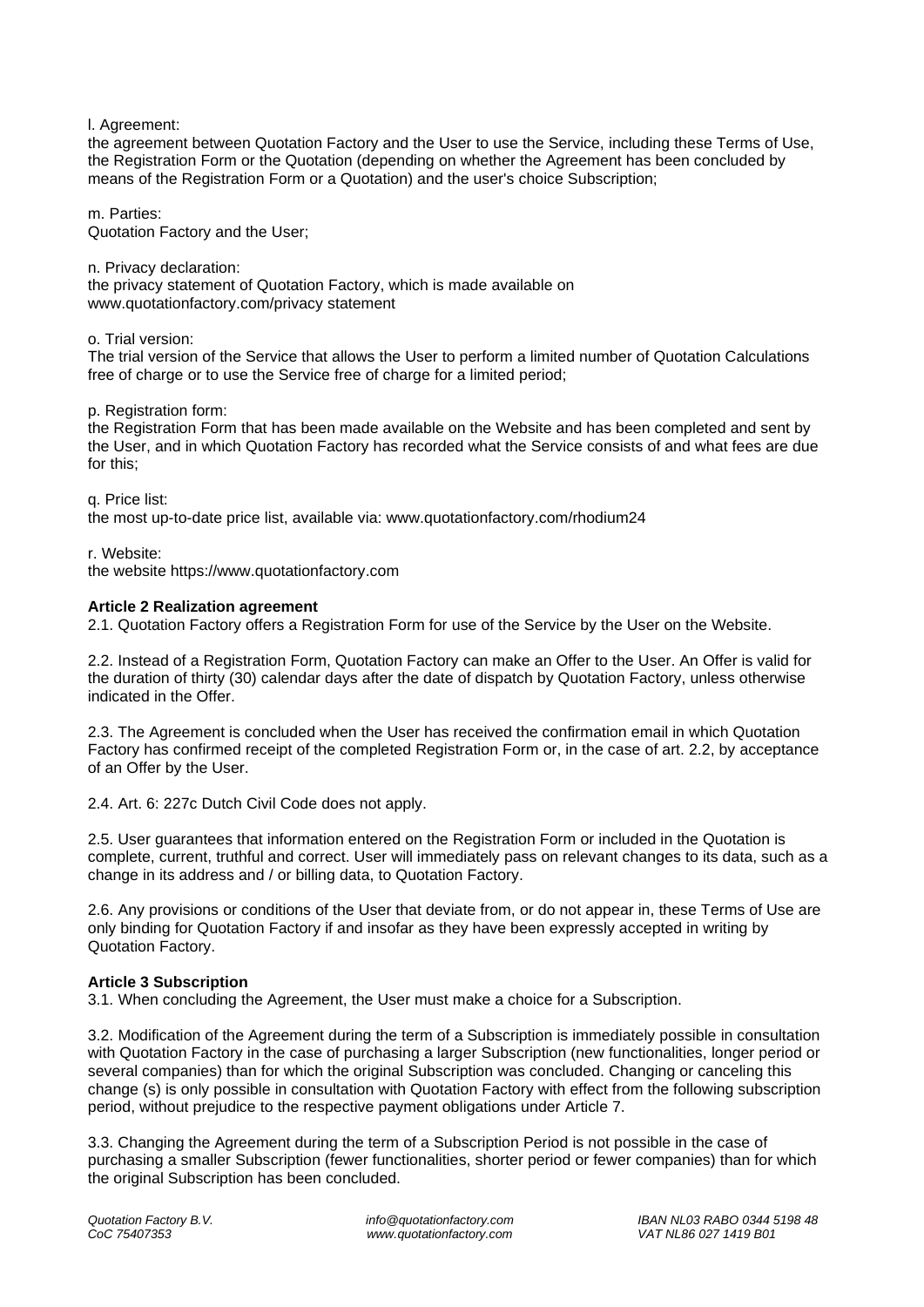3.4. A change as referred to in the preceding paragraph is possible if a Subscription is extended by the same period as for which the Subscription was concluded.

3.5. All the aforementioned changes take effect from the moment that Quotation Factory has confirmed the change by e-mail or from the date stated in that e-mail. Quotation Factory can set further conditions for acceptance of the change.

3.6. User is responsible for choosing a suitable Subscription. The user must himself investigate which functionality and which subscription suits her best. Quotation Factory B.V. or (one of) its reseller(s) only acts in an advisory capacity. No rights can be derived from these recommendations.

### **Article 4 Execution of the Agreement**

4.1. Quotation Factory will provide the User, under the suspensive and resolutive conditions of the Agreement, the Service as described in the Agreement and on the Website for use under the conditions of this Agreement.

4.2. The obligation of Quotation Factory to make the Service available extends exclusively to the object code of the software for use as part of the Service, and explicitly not the source code of the software. The source code of the software and the accompanying technical documentation are not made available to the User.

4.3. The Service provided by Quotation Factory is performed on the basis of a best efforts obligation. The user accepts that the Service only contains the functionalities and other features as found on the Service at the time of use ("as is"). Quotation Factory explicitly excludes express and implied guarantees, promises and / or indemnities of any kind, including but not limited to guarantees, promises and / or indemnities with regard to the quality, safety, legality, integrity and correctness of the Service, unless otherwise specified in these Terms of Use.

4.4. The compensation rates stated by Quotation Factory are always indicative rates and do not bind Quotation Factory.

4.5. Quotation Factory can make an API available to the User to link the Service to external systems deemed suitable by Quotation Factory. The installation, the correct commissioning and the operation thereof is at the expense and risk of the User.

4.6. Quotation Factory is at all times entitled to change the Service, to adjust it, to put it (temporarily) out of use, to limit its use, and / or to terminate it, without being or becoming liable for any damages or liability to the User. If the User cannot agree with the adjustments and / or changes made, its only option is to stop using the Service and to terminate the Agreement, with due observance of the provisions of Article 8 of the Terms of Use.

## **Article 5 Guarantees and responsibilities**

5.1. User acknowledges and accepts that Quotation Factory offers a Service that works exclusively on the basis of industry standards and catalogs of materials in combination with the data entered by Users. Quotation Factory does not guarantee that the standards and catalogs used for the Service are current and / or complete at all times. The user is solely responsible for the correct entry of her data.

5.2. User acknowledges and accepts that she herself is responsible for, and must investigate for herself how to set up the possibilities of the Service for his own use, including but not limited to initially setting up with which machines she works, what those machines work with. can and at what rates, and which preferences for calculations are made by the User

5.3. The user guarantees that the information entered by him is complete, up-to-date, truthful and correct and does not infringe any rights of third parties.

5.4. The tools and similar resources made available by Quotation Factory in the context of the Service are without obligation and offer no guarantee of success. The user acknowledges and accepts that Quotation Factory is not liable for (the outcome of) these means.

5.5. Quotation Factory has no knowledge of and / or involvement with the specific results that are made available to the User through the Service. Since Quotation Factory works with standards, the results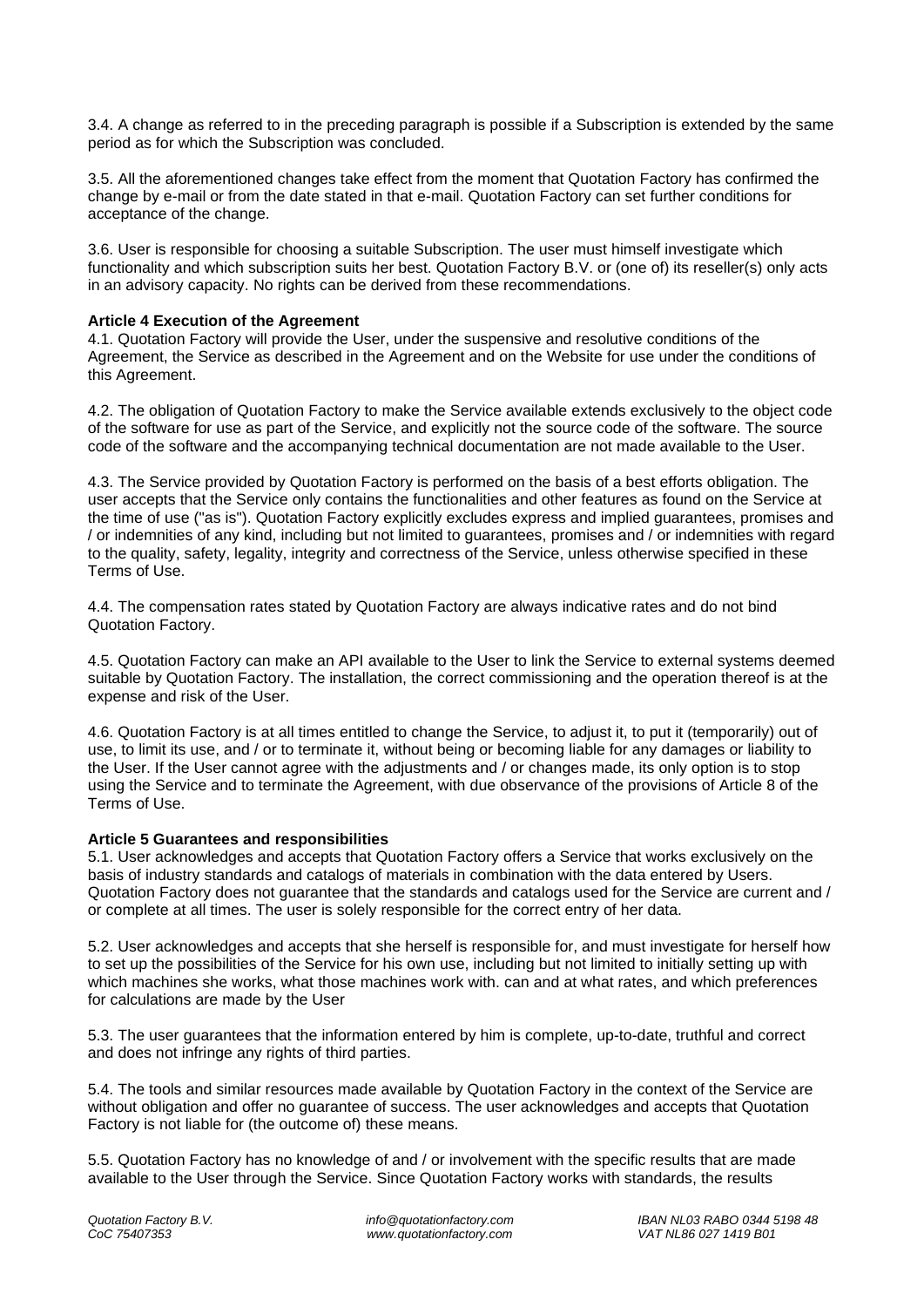delivered by the Service are not tailored to the specific User. The user acknowledges and accepts that Quotation Factory is not liable for the result delivered by the Service and / or the use thereof.

5.6. The user acknowledges and accepts that Quotation Factory is partly dependent on the services of third parties in the context of providing the Service. Quotation Factory is not liable for the services of third parties.

5.7. The User may be bound by the conditions of third parties for the performance of the Service. These conditions apply between the User and the relevant third party / parties, Quotation Factory is not bound by it. The User hereby authorizes Quotation Factory to enter into agreements with third parties required for the Service. Quotation Factory is not a party to that agreement (s). If the terms and conditions of third parties for whatever reason - do not apply or appear to apply, then the terms and conditions of these Terms of Use apply.

5.8. User is fully responsible and liable for all actions that she performs with the help of the Service.

5.9. The user indemnifies Quotation Factory against any claim from third parties that arises through its actions with the help of the Service.

5.10. The user is responsible for the accuracy, availability and correct operation of the required (computer) equipment, browser (s) and internet connections. User is also responsible for the security thereof.

### **Article 6 Trial version**

6.1. Parties can agree on a Trial Version. Through its Website, Quotation Factory will offer a Registration Form intended for this purpose that can be filled in and sent by the User. Quotation Factory will send the User a confirmation of receipt of the Registration Form by e-mail.

6.2. If the Parties have agreed on the Trial Version, the User has the right to use the Service for a limited period or to perform a limited number of Quotation Calculations without being bound to any payment obligation. This period starts from the moment that Quotation Factory has processed the request and has confirmed the use of the Trial version by e-mail. The Trial Version automatically ends after the agreed period or the number of agreed Offer Calculations. After this period, the User will no longer have access to the Service.

6.3. Quotation Factory reserves the right to remove, suspend or extend the Trial Version at any time.

6.4. Quotation Factory is in no way liable for the use of the Trial Version.

6.5. The Terms of Use apply to the User and the use of the Trial Version as they apply to the User and the use of the Service, taking into account the provisions of this article.

6.6. If the User wishes to continue to use the Service, the User must conclude an Agreement with Quotation Factory.

## **Article 7 Payment and pricing**

7.1. A fee is charged for the use of the Service. The reimbursement for a Subscription must always be paid in full and in advance.

7.2. A 'fair use policy' of an average of 10,000 quotation lines per month. If this is structurally exceeded for a period of 3 months, the parties will jointly determine an additional proper compensation.

7.3. Quotation Factory is responsible for the correct registration and reporting of the number of processed parts by (customers of) the User.

7.4. The amount of the compensation is determined on the basis of the Subscription Rates List, unless the Parties agree otherwise

7.5. All prices mentioned in the Tariff List are exclusive of turnover tax (VAT) and other levies that are or will be imposed by the government and are in euros.

7.6. All prices mentioned in the Price List can be changed by Quotation Factory. Price changes do not apply to already purchased Services and apply with effect from the new term for the chosen Subscription.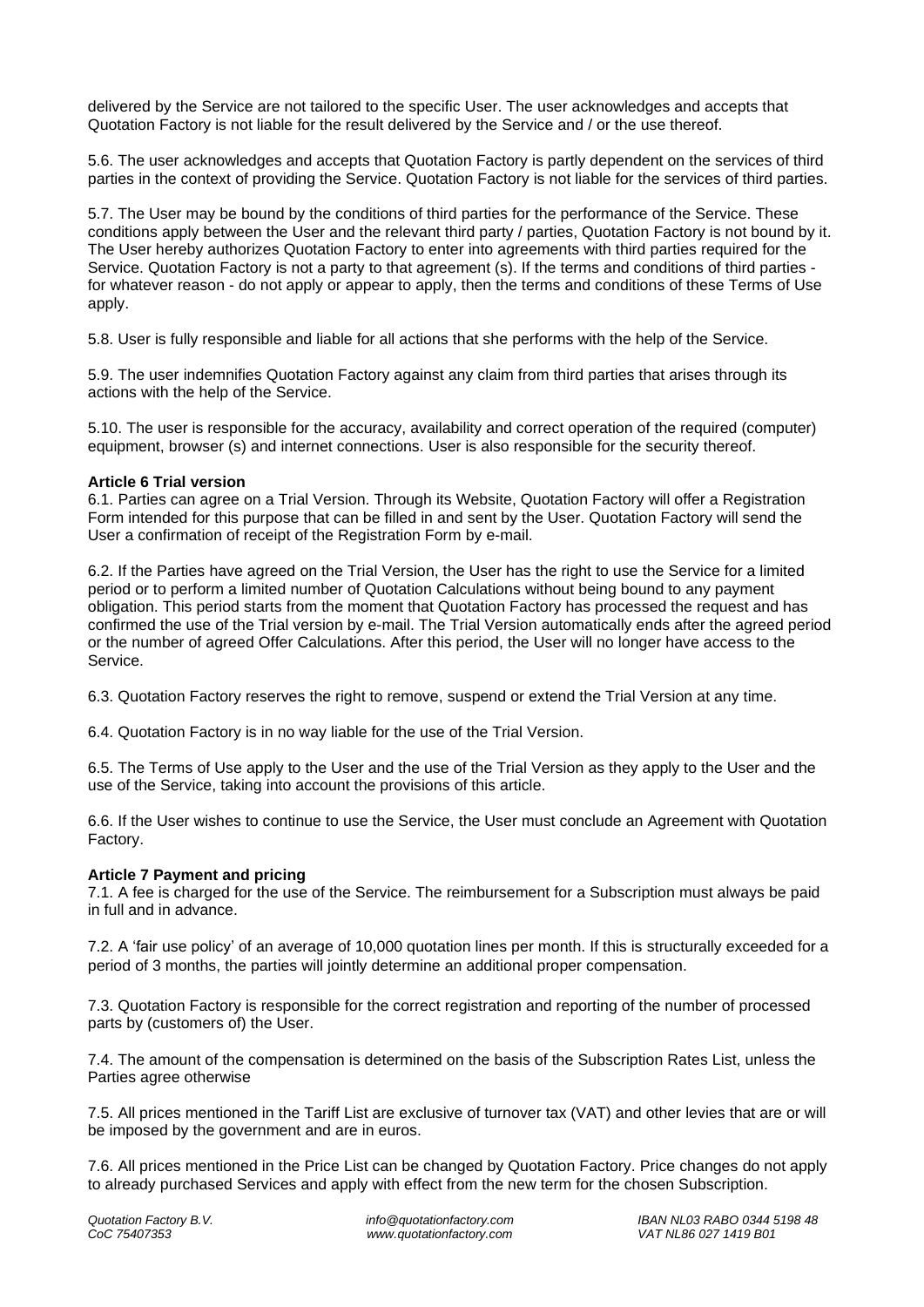7.7. Payment by the User must take place by transferring the invoice amount in advance to the bank account sent by Quotation Factory or by way of online payment via the appropriate services of third parties. This payment term is a strict deadline. Quotation Factory may require authorization from the User which User will confirm.

7.8. If the User does not meet its payment obligation(s) in time, it is, after Quotation Factory has pointed out the late payment and Quotation Factory has granted the User a period of 14 days to still meet its payment obligations and hence its payment obligations. failure to clear, after failure to pay within this 14-day period, owe statutory interest on the amount due. In that case Quotation Factory is entitled to charge all costs incurred and to be incurred as a result thereof, including explicitly all extrajudicial (collection) costs and all judicial costs actually incurred, including but not limited to attorney fees. The extrajudicial (collection) costs will be calculated according to the Staffel Extrajudicial collection costs (BIK), unless the extrajudicial (collection) costs actually incurred are higher. In the latter case, the actually incurred extrajudicial (collection) costs will be charged to the User.

7.9. In the event of liquidation, (application for) suspension of payment or bankruptcy, debt restructuring or any other circumstance as a result of which User can no longer freely dispose of its assets, Quotation Factory is free to terminate the Agreement immediately with immediate effect without that there will be some obligation on Quotation Factory, such as the obligation to pay compensation. The claims of Quotation Factory on the User are immediately due and payable in these cases.

7.10. User is not entitled to settlement or suspension of any payment or amounts due, for whatever reason.

### **Article 8 Duration and termination**

8.1. All agreements are entered for an indefinite period of time, unless expressly agreed otherwise.

8.2. Notice shall be given in writing with a notice period of 3 months for a subscription based on quarterly or annual payment, and with a notice period of one month for a subscription based on monthly payment, unless expressly agreed otherwise.

8.3. The parties have the right to terminate the Agreement if the other party is accountably in breach of its obligations under the agreement and this Party, after having received a proper and as detailed as possible written notice of default, whereby a reasonable period is set for clearing the agreement. shortcoming, attributable failure continues to fall short of compliance.

8.4. The services provided by Quotation Factory for dissolution and the related payment obligation (s) of the User will not be subject to cancellation in the event of dissolution.

8.5. Invoices that have already been sent by Quotation Factory to the User prior to the cancellation or dissolution in connection with what has already been (partially) carried out or delivered in the context of the Agreement must be paid by the User. These invoice amounts are immediately due and payable at the time of termination of the Agreement.

## **Article 9 Intellectual Property Rights**

9.1. For the use of the Service, Quotation Factory provides the User with a non-exclusive, non-transferable, non-pledgeable and non-sublicensable license for use solely for its own business purposes.

9.2. All Intellectual Property Rights with regard to the Service rest with Quotation Factory and / or its licensor (s).

9.3. The user only receives the rights of use and powers that he is entitled to under the Agreement or the law.

9.4. The User is expressly not permitted to reproduce, publish, sell or otherwise make available to third parties (parts of) the Service or to thereby use any other unlawful act or to use it for direct or indirect commercial purposes or for to use any other purpose than the purposes stated in these Terms of Use, unless Quotation Factory or the relevant entitled party has given permission for this or mandatory Dutch law permits this use.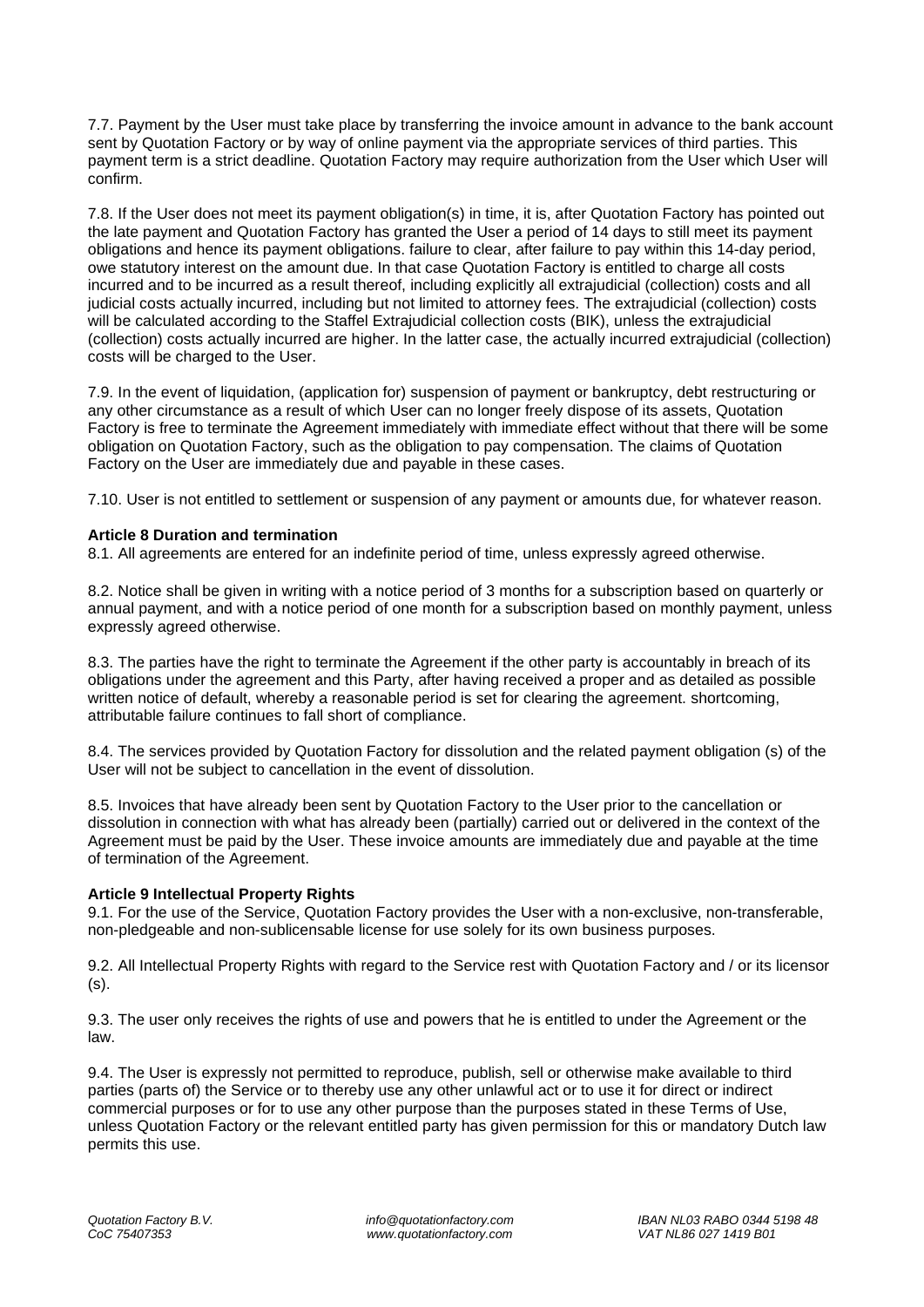9.5. Quotation Factory is entitled to take (visible or not visible) technical measures to protect materials or other works. The User is not permitted to circumvent or remove these security measures.

9.6. Information that the User stores or processes via the Service is and remains the property of the User (or of its Customers). The User grants Quotation Factory permission to use the information for the purpose of facilitating the Service.

9.7. The User guarantees that it does not infringe on Intellectual Property Rights of third parties when using the Service. The user indemnifies Quotation Factory against all claims and other claims from third parties that are based on infringement (s) of Intellectual Property Rights.

9.8. User gives Quotation Factory explicit permission to use her trade name, logo and possibly brand for promotional activities including, but not limited to, use on the Website.

### **Article 1 Data Processing Agreement (DPA)**

10.1. If during the execution of the Agreement by Quotation Factory personal data of or on behalf of Customer and / or User are processed, then the provisions of this article apply. This Personal Data will be processed in accordance with this DPA and applicable laws and regulations.

10.2. The capitalized terms used in this DPA, which are used in both singular and plural terms, have the meaning as defined in Article 1 of the Terms of Use or Article 4 of the "Regulation (EU) 2016/679) of the European Parliament and the Council of 27 April 2016 on the protection of individuals with regard to the processing of personal data and on the free movement of such data and repealing Directive 95/46 / EC (General Data Protection Regulation) "(hereinafter: the "GDPR").

10.3. For the processing referred to in paragraph 1, the User and / or Customer is designated as the Controller and Quotation Factory as the Processor. If the Client is (co-) Controller, the User guarantees Customer's compliance with the agreements in this DPA, as if the User is the sole Controller. Quotation Factory continues to be the Data Controller for its own processing of Personal Data.

10.4 Quotation Factory will comply with all its obligations arising from applicable laws and regulations, including the GDPR, or binding codes of conduct, which contain rules regarding the protection of Personal Data.

10.5. All obligations of Quotation Factory arising from this article also apply to those who process Personal Data under the authority or in the service of Quotation Factory.

10.6. Quotation Factory undertakes to process Personal Data under the authority of the User under the conditions of this article.

10. 7. If the User issues a new assignment to Quotation Factory and Quotation Factory within the context of this assignment processes Personal Data, then this DPA also applies.

10.8. The User bears, among other things, the responsibility and is therefore fully liable for (the stated purpose of) the Processing, the use and the content of the Personal Data, the provision to Quotation Factory and to third parties, the duration of the storage of the personal data, the method of processing and the means used for this. User guarantees that he will only lawfully process personal data in and with the help of the Service. User guarantees that the content, use and the order to process personal data are not unlawful and do not infringe any right of third parties. The User indemnifies Quotation Factory against all third-party claims arising from the User's failure to comply with the aforementioned guarantee.

10.9 The User will inform Quotation Factory in writing of the processing purposes, the types of Personal Data, the duration of the Processing, the categories of individuals, the access levels, the subjects and the nature of the Processing.

10.10. Quotation Factory will only process Personal Data for the benefit of and on behalf of the User and in accordance with specific processing instructions. Under no circumstances will Quotation Factory process Personal Data for its own or other purposes.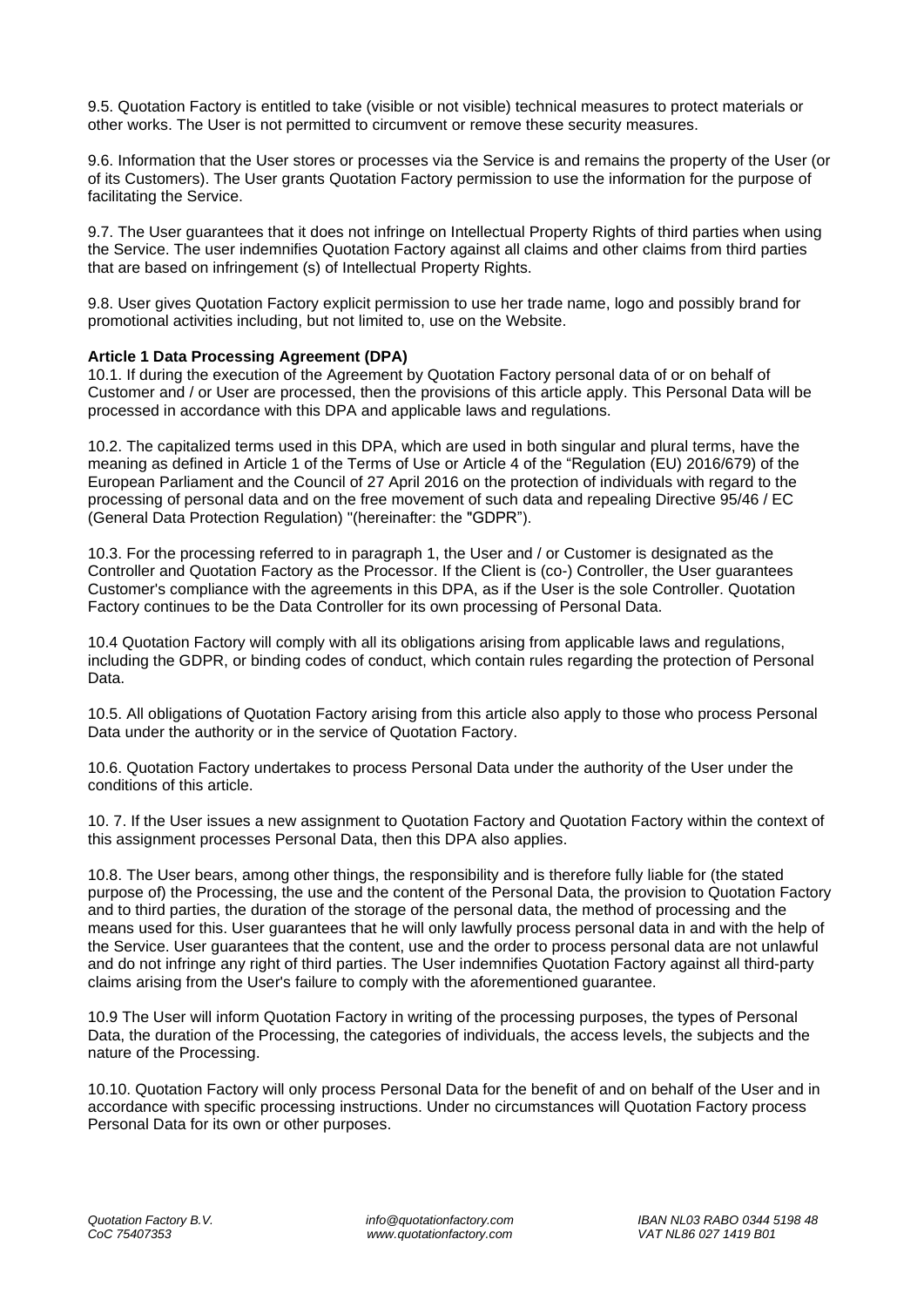10.11. Quotation Factory will inform the User immediately if, in its opinion, instructions from the User infringe applicable laws and regulations, including the GDPR, or binding codes of conduct, which contain rules with regard to the protection of Personal Data.

10.12. Quotation Factory will, at its first request, inform the User of the measures it has taken with regard to its obligations under this DPA.

10.13. Quotation Factory will keep a register with all processing activities that it performs for the User under this Processing Agreement in accordance with Article 30 of the GDPR. On request, User will provide Quotation Factory with access to this.

10.14. Without the prior Written permission of the User, Quotation Factory will not process, provide, make accessible or pass on Personal Data to a country outside the European Economic Area if that country does not offer an adequate level of protection with regard to Personal Data.

10.15. Quotation Factory will take all appropriate technical and organizational measures to ensure a level of security appropriate to risks to protect Personal Data from destruction, loss, alteration, unauthorized disclosure or access to Personal Data transmitted, stored or otherwise processed, whether accidentally or unlawfully.

10.16. Quotation Factory does not guarantee that the security is effective under all circumstances. Quotation Factory will endeavor to ensure that the security meets a level that is not unreasonable, given the state of the art, the sensitivity of the Personal Data and the costs associated with taking the security.

10.17. User will only make Personal Data available to Quotation Factory for Processing if it has ensured that the required security measures have been taken. The user is responsible for compliance with the measures agreed by the Parties.

10.18. Quotation Factory is entitled to use third parties (sub-processors) for analytical purposes within the framework of a Processing on the basis of this Processing Agreement, provided that these are notified in advance to the User. User may object if the use of a specific reported third party is unacceptable to him. In any case, Quotation Factory will ensure that these third parties assume in writing at least the same obligations as those that rest on Quotation Factory under this DPA.

10.19. Quotation Factory will not store Personal Data longer than necessary for the execution of its obligations. After the retention period, Quotation Factory will anonymize or delete the Personal Data, unless the law requires a longer retention period and there is a basis for the processing.

10.20. The User is responsible for backing up the Personal Data, unless the parties have explicitly made different agreements to this effect.

10.21. At the User's first request, Quotation Factory will fully cooperate with the Data Subjects in exercising their rights with regard to the Processing of Personal Data in accordance with Articles 12 to 23 GDPR, including the right to information, inspection, deletion, including the 'right to be forgotten, rectification, transferability, objection and rights regarding automated individual decision-making, including profiling. The costs associated with the obligations from this paragraph are for the account of the User in accordance with the usual rates of Quotation Factory.

10.22. Quotation Factory will immediately forward to the User all requests it receives from Data Subjects based on their rights.

10.23. Quotation Factory will enable the User to verify compliance with Quotation Factory with regard to the Processing of Personal Data under the Agreement by an independent third party who is bound by secrecy. At the User's first request, Quotation Factory will make its facilities for Processing Personal Data available to the User during an audit, so that the User or an auditor chosen by the User can carry out an audit and provide a report with all information necessary to comply with the DPA. and / or demonstrate applicable laws and regulations, including the GDPR, or binding codes of conduct, which contain rules regarding the protection of Personal Data. The audit of the User will always be limited to the systems of Quotation Factory that are used for the processing. User will keep the information found during the audit secret and only use it to check compliance by Quotation Factory with the obligations under this DPA and to erase the information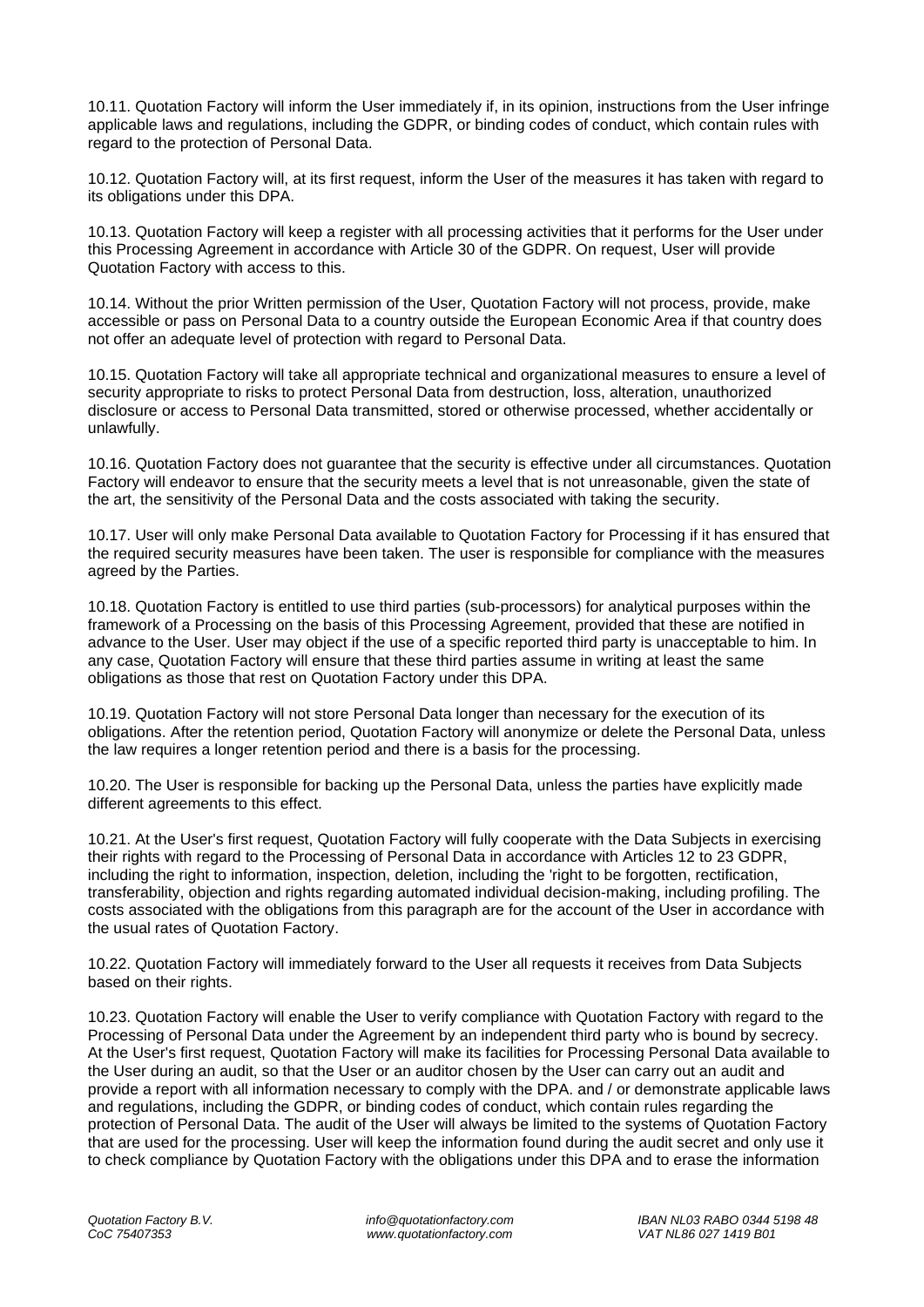or parts thereof as soon as possible. The costs that the User and / or Quotation Factory have to make for this are for the account of the User.

10.24. The costs of the audit will be borne by the User, unless the findings of the audit show that Quotation Factory has not complied with the provisions of the DPA and this non-compliance is not trivial. In that case, the costs will be borne by Quotation Factory.

10.25. Quotation Factory will immediately and adequately cooperate with the User if this is necessary in connection with the performance of data protection impact assessments (also called a 'Data Protection Impact Assessment' or 'DPIA') of the User or in the context of compliance with obligations to authorized (government ) consult authorities prior to Processing. The costs of the aforementioned cooperation will be invoiced separately to the User. User will reimburse these costs.

10.26. Quotation Factory will implement adequate procedures in its business operations that are aimed at detecting, responding and remedying a Breach of Relationship with Personal Data (also known as: a data breach). In any case, this includes drawing up and maintaining an incident register.

10.27. Quotation Factory will notify the User within 48 hours after the Breach of Personal Data has become known to him. Quotation Factory will fully cooperate with the User in connection with the implementation of a recovery plan in the context of the Breach of Relationship with Personal Data.

10.28. The user determines, and is responsible for, the choice whether an infringement of personal data found at Quotation Factory is reported to the supervisor and / or concerned parties. The User is at all times responsible for reporting a Breach of Personal Data Breach to the supervisory authority and / or data subjects.

### **Article 11 Availability and maintenance**

11.1. Quotation Factory will make every effort to keep the Service available as much as possible.

11.2. Quotation Factory offers no guarantees regarding the availability of the Service, unless explicitly agreed otherwise in a service level agreement concluded separately for this purpose.

11.3. Quotation Factory actively maintains the Service. Quotation Factory has the right to put its systems or components thereof out of use temporarily due to maintenance, modification or improvement thereof.

11.4. Quotation Factory will make every effort to ensure that the activities from Article 11.3 take place outside Office hours as much as possible. Quotation Factory will endeavor to inform the User in good time about planned downtime.

#### **Article 12 Support**

12.1. Quotation Factory will endeavor to offer the User support quickly and to the best of its knowledge via a tool or Website via the contact information in Article 17. The User acknowledges that this support offers no guarantee of success.

#### **Article 13 Liability**

13.1. Quotation Factory is not liable for damage resulting from any unauthorized use of the Service by third parties.

13.2. Quotation Factory does not accept any liability for damage resulting from the provision of the Service or from unlawful acts or otherwise.

13.3. If, despite the foregoing, Quotation Factory is liable to the User for damage, for whatever reason, Quotation Factory is only liable for direct damage suffered by the User as a result of a shortcoming and / or unlawful act attributable to Quotation Factory up to a maximum amount. of the payments received by Quotation Factory from the User that have been made in the context of the current Subscription. The total liability towards the User will never amount to more than EUR 7,500 (seven thousand five hundred euros).

13.4. Direct damage is exclusively understood to mean:

i. material damage to property;

ii. reasonable costs incurred to prevent or limit direct damage that might be expected as a result of the event on which the liability is based; and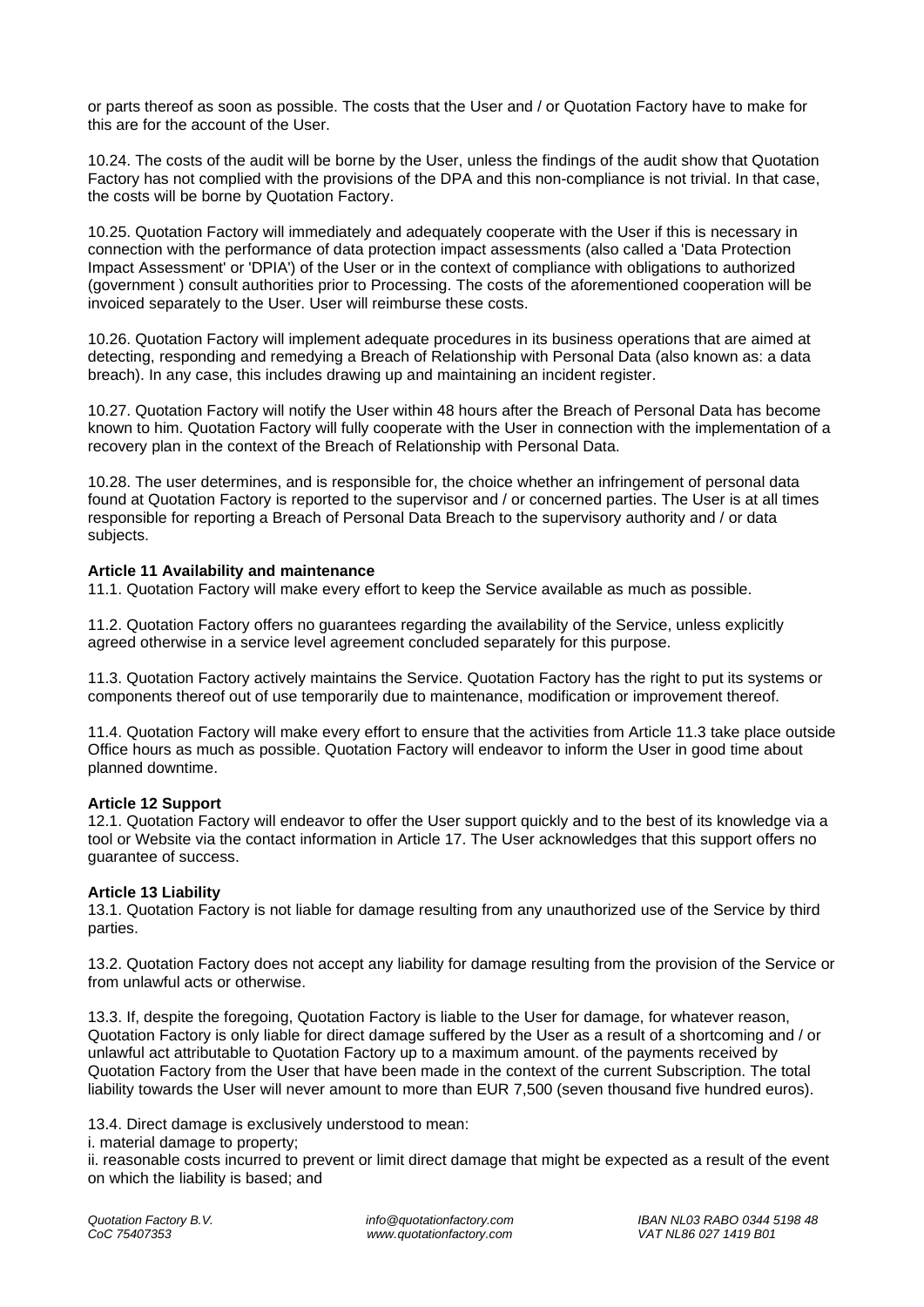iii. reasonable costs incurred to determine the cause of the damage.

13.5. Any liability of Quotation Factory for other than direct damage, as discussed above, including consequential damage, is excluded. Consequential damage includes loss, costs incurred to prevent or establish consequential damage, failure to achieve desired (business) results, loss, confusion or damage to electronic data and / or damage due to delays in the transport of data traffic.

13.6. The limitation of liability included in this Article does not apply in the event of intent and / or deliberate recklessness on the part of Quotation Factory and / or its managers.

13.7. Unless fulfillment by Quotation Factory is permanently impossible or there is a situation as referred to in article 6:83 sub c BW, the liability of Quotation Factory arises due to an attributable shortcoming in the fulfillment of the Agreement only if User enters Quotation Factory directly in writing. defaults, whereby a reasonable period for remedying the shortcoming is set, and Quotation Factory continues to fail to fulfill its obligations, even after that period. The notice of default must contain a description of the shortcoming that is as complete and detailed as possible, so that Quotation Factory is given the opportunity to respond adequately.

13.8. There is no question of a culpable shortcoming in the fulfillment of the agreement by Quotation Factory if there is force majeure. Force majeure occurs when a Party is hindered from fulfilling its obligation (s) as a result of a circumstance that is not due to its fault, nor by the law, a legal act or social opinions that apply to it account. Force majeure on the part of Quotation Factory, in addition to what is understood in this regard by law and case law, includes illness of employees and / or absence of employees crucial for the provision of the Service, interruptions in the supply of electricity, strikes, riot, government measures, fire, natural disasters, floods, war, general transport problems, shortcomings of suppliers of Quotation Factory, shortcomings of third parties engaged by Quotation Factory, shortcomings of (other) Users, disruptions in the connection to the internet, hardware disruptions, disruptions in (telecommunications) ) networks and other unforeseen circumstances.

13.9. The Party that invoked the force majeure is obliged to make every effort to ensure that the force majeure situation is as short as possible.

13.10. A condition for the existence of any right to compensation is always that the User reports the damage in writing to Quotation Factory within thirty (30) days after its occurrence.

13.11. Any claim for compensation by the User that has not been specified and explicitly reported by the User will lapse by the mere lapse of twelve (12) months after the claim arose. This is without prejudice to the User's obligation to complain.

13.12. The User indemnifies Quotation Factory against all claims and other claims of third parties and the resulting damage as a result of a shortcoming of the User of this Agreement or any other acts or omissions of the User.

## **Article 14 Confidentiality**

14.1. The User will treat all information (in whatever form) that it receives from Quotation Factory before, during or after the execution of the Agreement as confidential and treat this information as trade secrets within the meaning of the Trade Secrets Protection Act. This applies in any case if the relevant information is marked as confidential or if the User knows or r

#### **Article 15 Other provisions**

15.1. Quotation Factory is entitled to change and / or supplement these Terms of Use at any time. The most current Terms of Use will be found on the Website or will be brought to the attention of the User while using the Service. If the User continues to use the Service after changing and / or supplementing these Terms of Use, the User thereby irrevocably accepts the changed and / or supplemented Terms of Use. If the User does not agree with the amended and / or supplemented Terms of Use, its only option is to no longer use the Service.

15.2. Quotation Factory explicitly rejects the applicability of any Terms of Use, Purchase Terms and / or other (general) terms and conditions of the User.